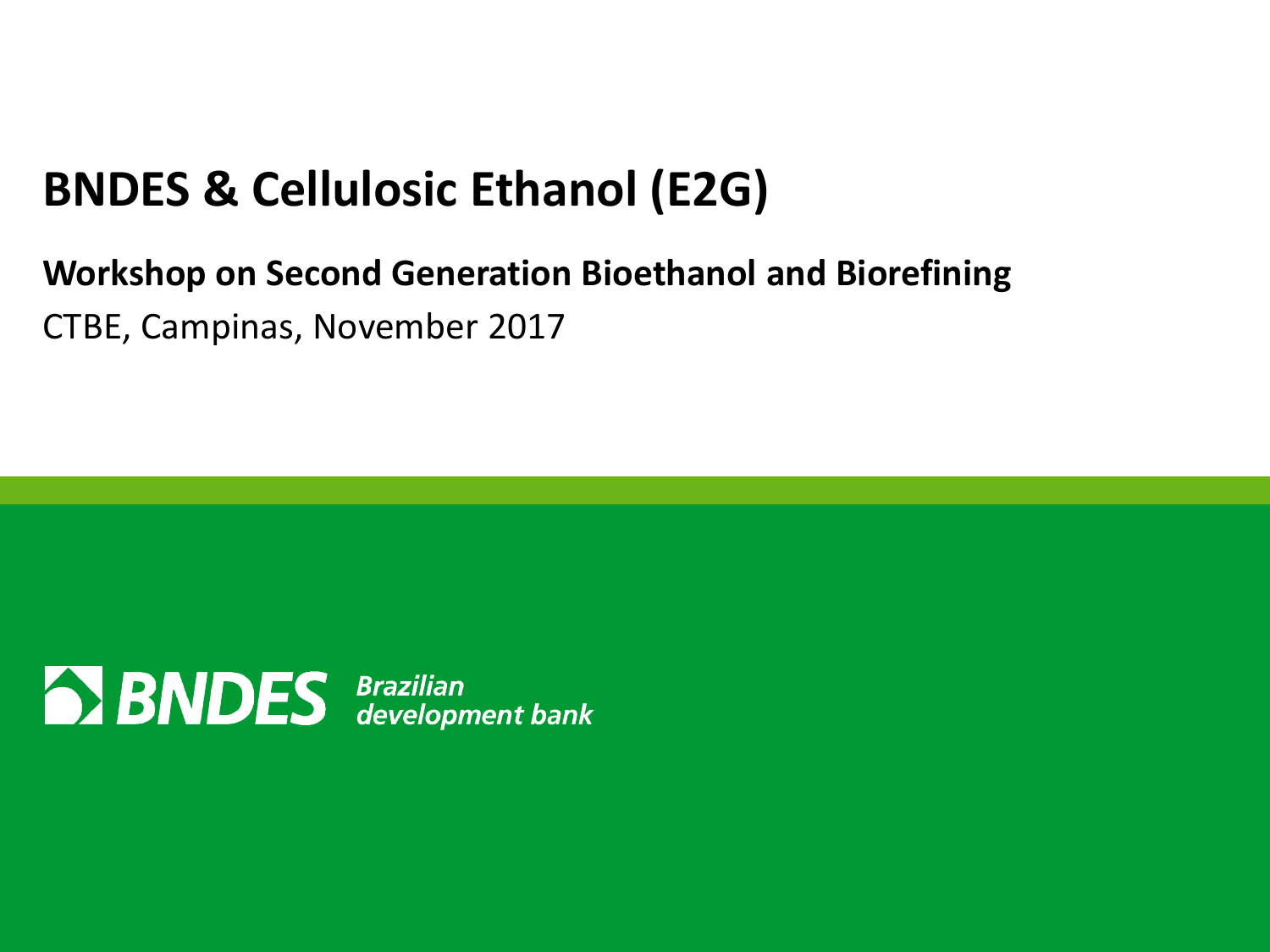As of July 2008, there were 55 cellulosic biorefineries either completed, under construction or in the planning stage in a total of 31 states across the country. Altogether they create an expected capacity of 629 million gallons per year (MGY) and a potential expansion to 995 MGY. Most of the demonstration and commercial scale facilities are scheduled to start operation on 2009 or 2010.

#### Table 4.1 Lignocellulosic Biorefineries by Scale and Stage of Development

|                           | <b>Commercial Scale<sup>a</sup></b> | Demonstration Scale <sup>o</sup> | Pilot Scale <sup>c</sup> |
|---------------------------|-------------------------------------|----------------------------------|--------------------------|
| Completed                 | $\overline{\phantom{0}}$            |                                  |                          |
| <b>Under Construction</b> |                                     |                                  |                          |
| <b>Planning Status</b>    |                                     | 14                               |                          |
| <b>Total</b>              |                                     |                                  |                          |

Source: USDOE

#### **Perspectives for USA E2G production in 2010 (MGY)**

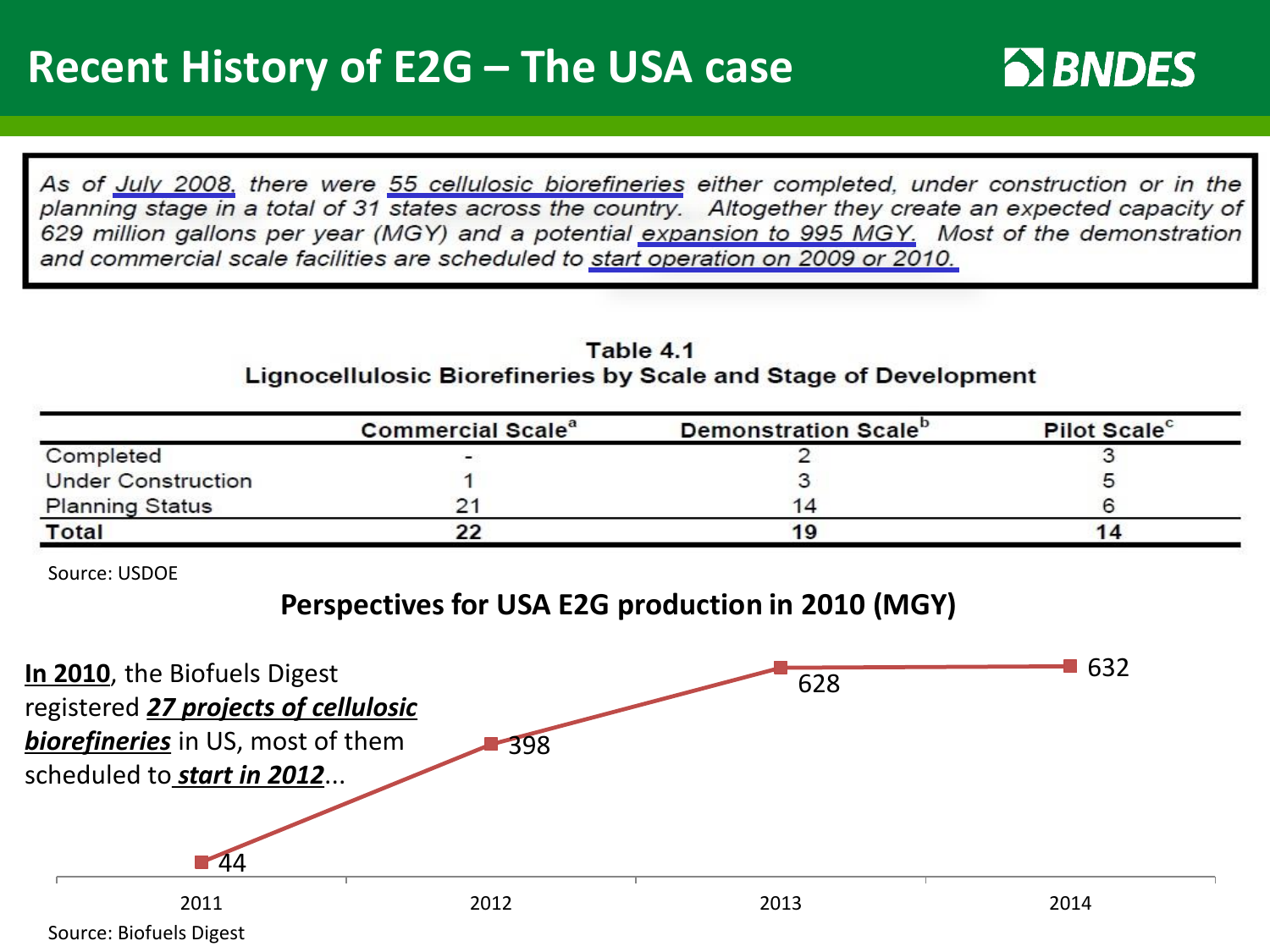#### **BNDES and Finep portfolio for biorefineries (US million)**

**In 2011**, when the **PAISS Program** was launched, Brazil had **only two E2G pilot plants** and no plans for scaling up. As a result of PAISS incentives, now Brazil has **three E2G large scale plants** (2 commercial and 1 demo).

**1715,50** 



**500,0**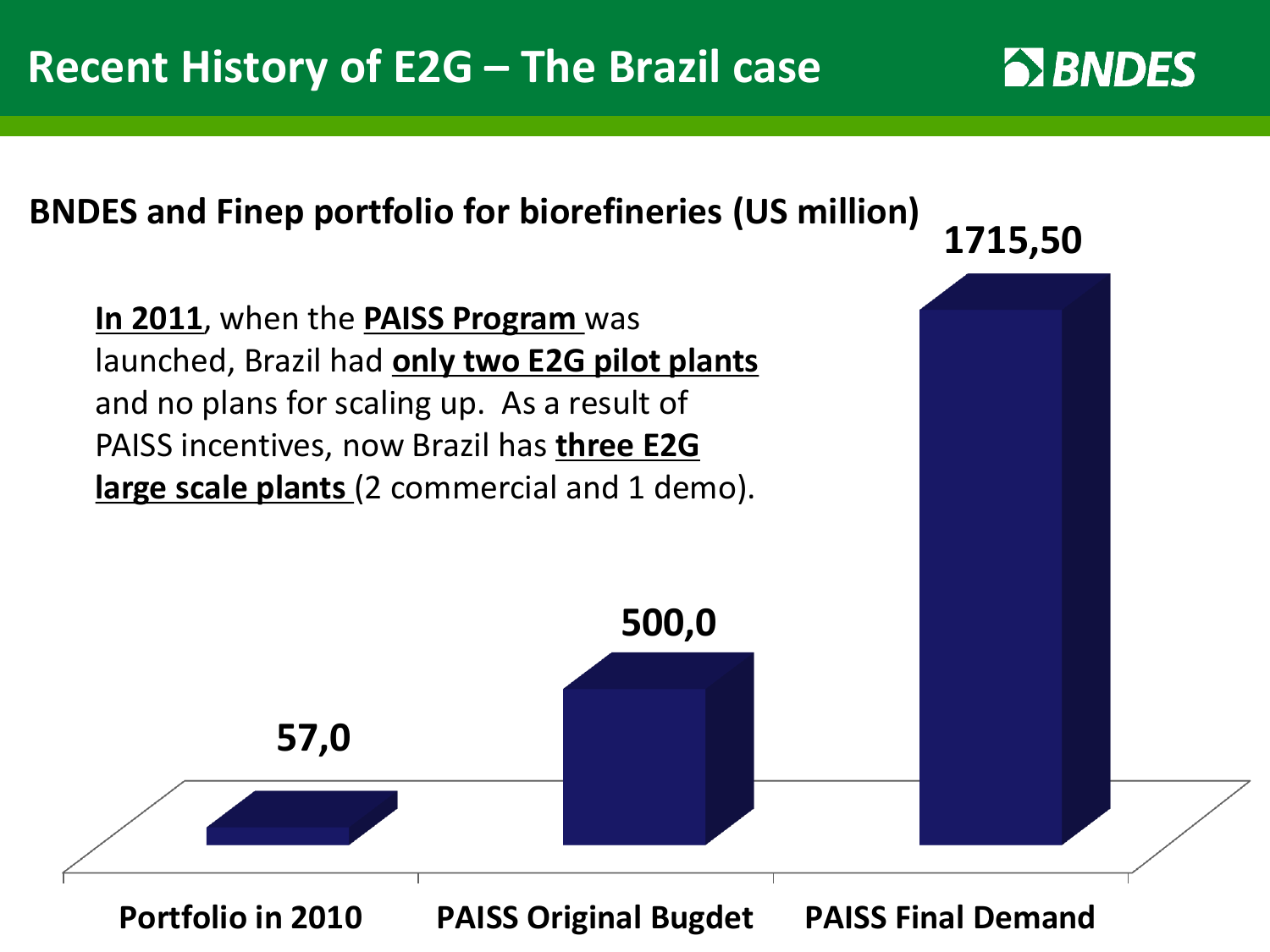### **Current E2G commercial plants**

### **EX BNDES**

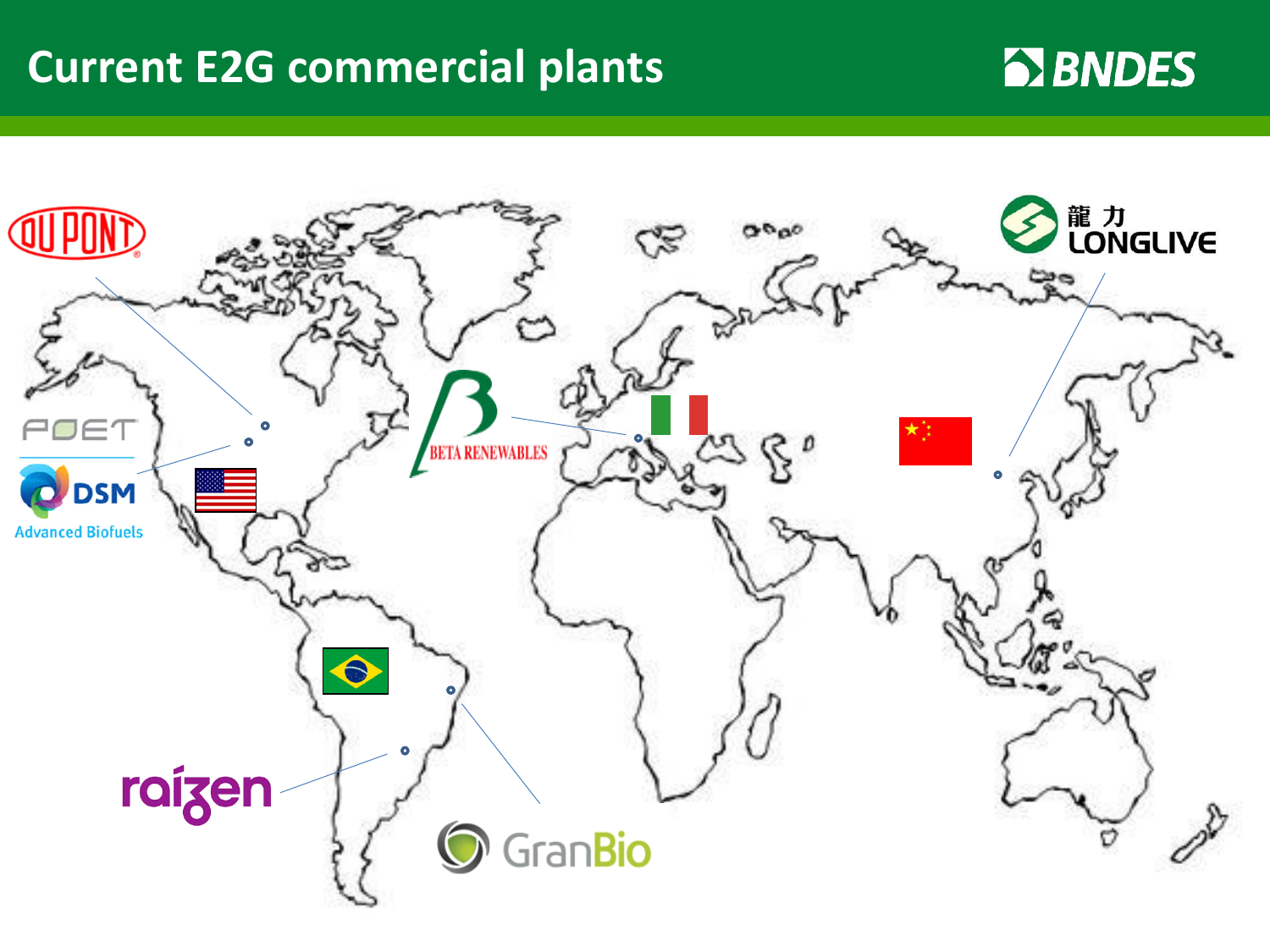### **Economic Potential** *LIVRO VERDES*





Source: BNDES and CTBE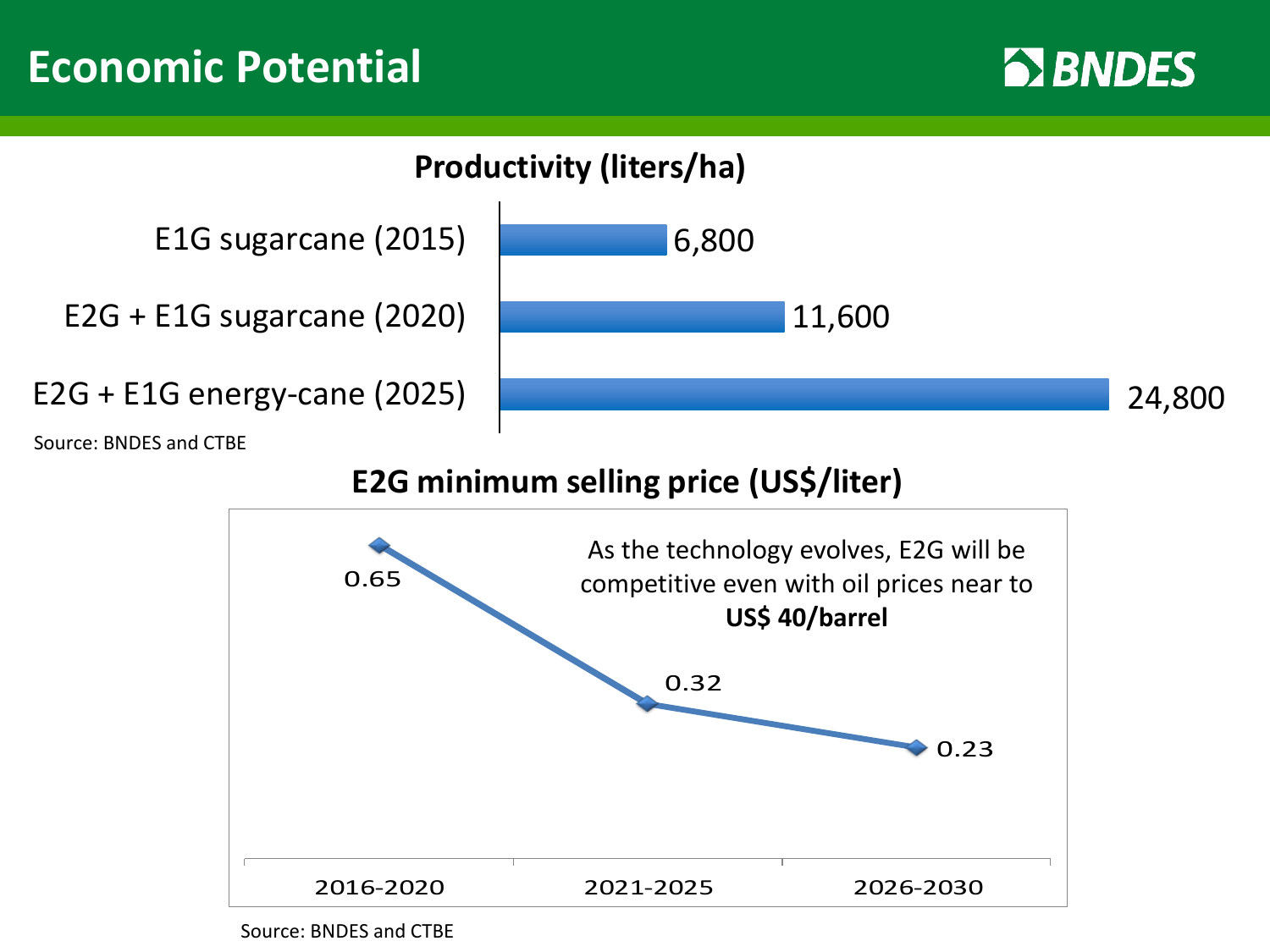### **Environmental Advantages Alle 2008 12 MILLES**



#### **Potential reduction of CO2 emitted from gasoline (base 100)**



Source: US EPA for gasoline and E1G.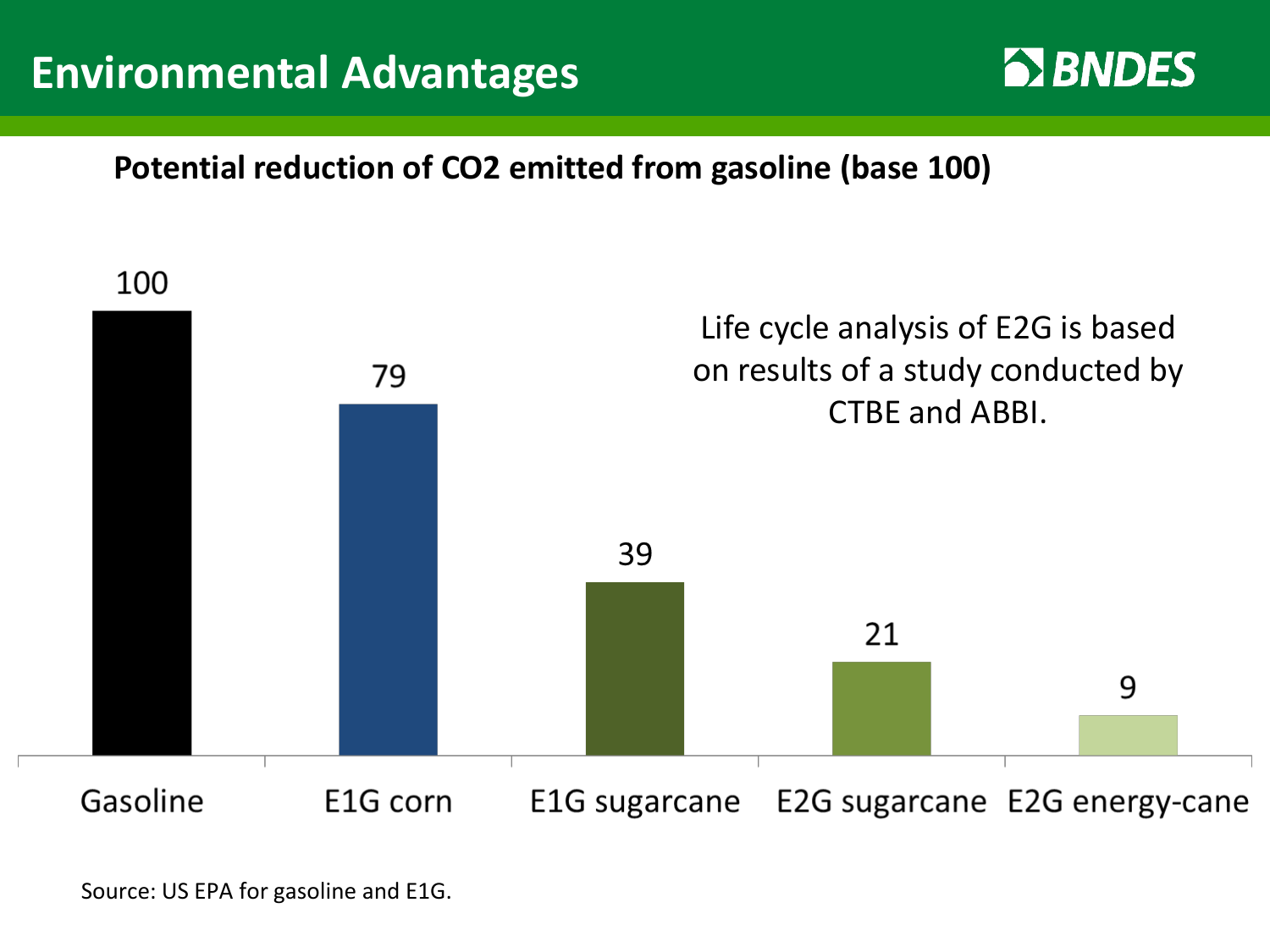### **Public Policies for E2G**